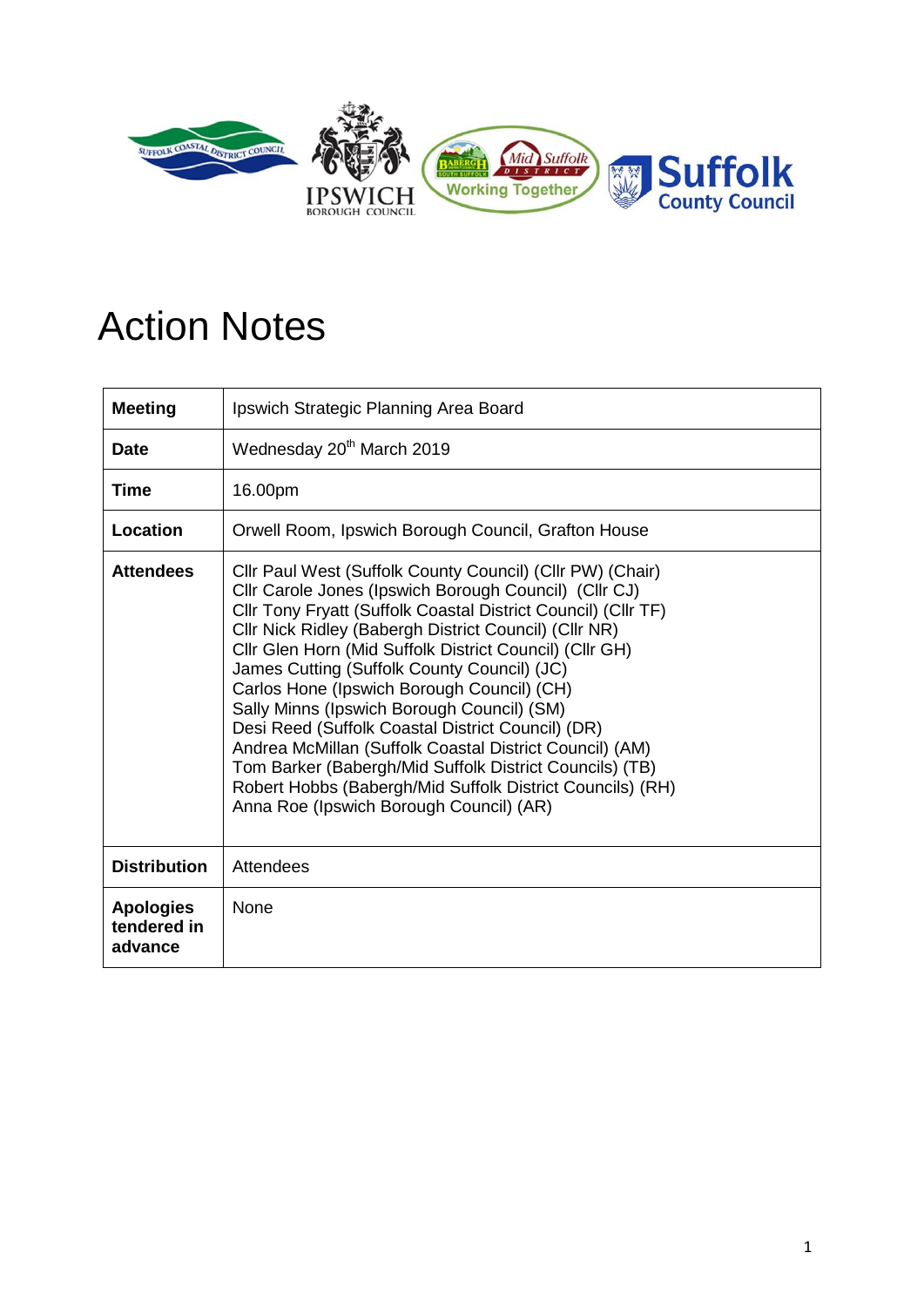|     | <b>Item</b>                                                                                                                                                                                                                                                                                                                                                                                                                                           | <b>Action</b>                                                                                                            | <b>Attachments</b> |
|-----|-------------------------------------------------------------------------------------------------------------------------------------------------------------------------------------------------------------------------------------------------------------------------------------------------------------------------------------------------------------------------------------------------------------------------------------------------------|--------------------------------------------------------------------------------------------------------------------------|--------------------|
| 1.0 | <b>Apologies for absence</b>                                                                                                                                                                                                                                                                                                                                                                                                                          |                                                                                                                          |                    |
| 1.1 | Martyn Fulcher (Ipswich Borough Council) (MF)<br>Mark Edgerley (Suffolk Coastal District Council) (ME)<br>Philip Ridley (Suffolk Coastal District Council) (PR)                                                                                                                                                                                                                                                                                       |                                                                                                                          |                    |
| 2.0 | <b>Statement of Common Ground</b>                                                                                                                                                                                                                                                                                                                                                                                                                     |                                                                                                                          |                    |
| 2.1 | AM took ISPA Board members through the updates<br>proposed to the SoCG since the December 2018 ISPA<br>Board meeting, focussing on potential changes that<br>would benefit from further discussion by the Board.                                                                                                                                                                                                                                      | AM to<br>update<br>Common<br><b>SoCG</b><br>Ground<br>/Schedule of<br>changes to<br>the SoCG<br>updated 19 <sup>th</sup> | Statement of       |
| 2.2 | Page 1 and $2 -$ the amendments provide points of<br>clarification, including around previous versions.                                                                                                                                                                                                                                                                                                                                               |                                                                                                                          | <b>March 2019</b>  |
| 2.3 | Section $3 -$ It was agreed that the word 'cross-<br>boundary' be inserted between 'strategic' and 'matters'.<br>In addition reference to Section 3 of the 2019 NPPF<br>had been inserted to reflect all the duties outlined in<br>terms of the statutory duty to co-operate.                                                                                                                                                                         |                                                                                                                          |                    |
| 2.4 | Section $5 - As$ per section 3, it was agreed that the<br>word 'cross-boundary' be inserted between 'strategic'<br>and 'matters', to reflect the Duty to Co-operate                                                                                                                                                                                                                                                                                   |                                                                                                                          |                    |
| 2.5 | Section 5A (Alignment of timetables) - It was agreed by<br>the Board that officers should add narrative to explain<br>the current position on the production of each local plan<br>and expectations in the various authority timelines. It<br>was also agreed by Board members that the SoCG<br>should reflect that where Local Development Schemes<br>(LDS) need to be amended, efforts should be made to<br>align local plan production timescales. |                                                                                                                          |                    |
| 2.6 | Cllr CJ seconded this point, advising that the<br>Government wanted to see local planning authorities<br>(LPAs) working together and looking to move forward.                                                                                                                                                                                                                                                                                         |                                                                                                                          |                    |
| 2.7 | Section B (Process of reaching<br>outcomes and<br>agreements) - The Board agreed that a footnote should<br>be added to paragraph B2, cross-referencing to Section<br>4 of the SoCG, to clarify that the decision making<br>process lies within the individual Local Planning<br>Authorities.                                                                                                                                                          |                                                                                                                          |                    |
| 2.8 | Page 6, Section B1 (Vision) - Discussion was had around<br>whether further text was needed in the vision in relation<br>to how it would relate to visions of emerging individual<br>plans. It was agreed that the wording 'collectively' and                                                                                                                                                                                                          |                                                                                                                          |                    |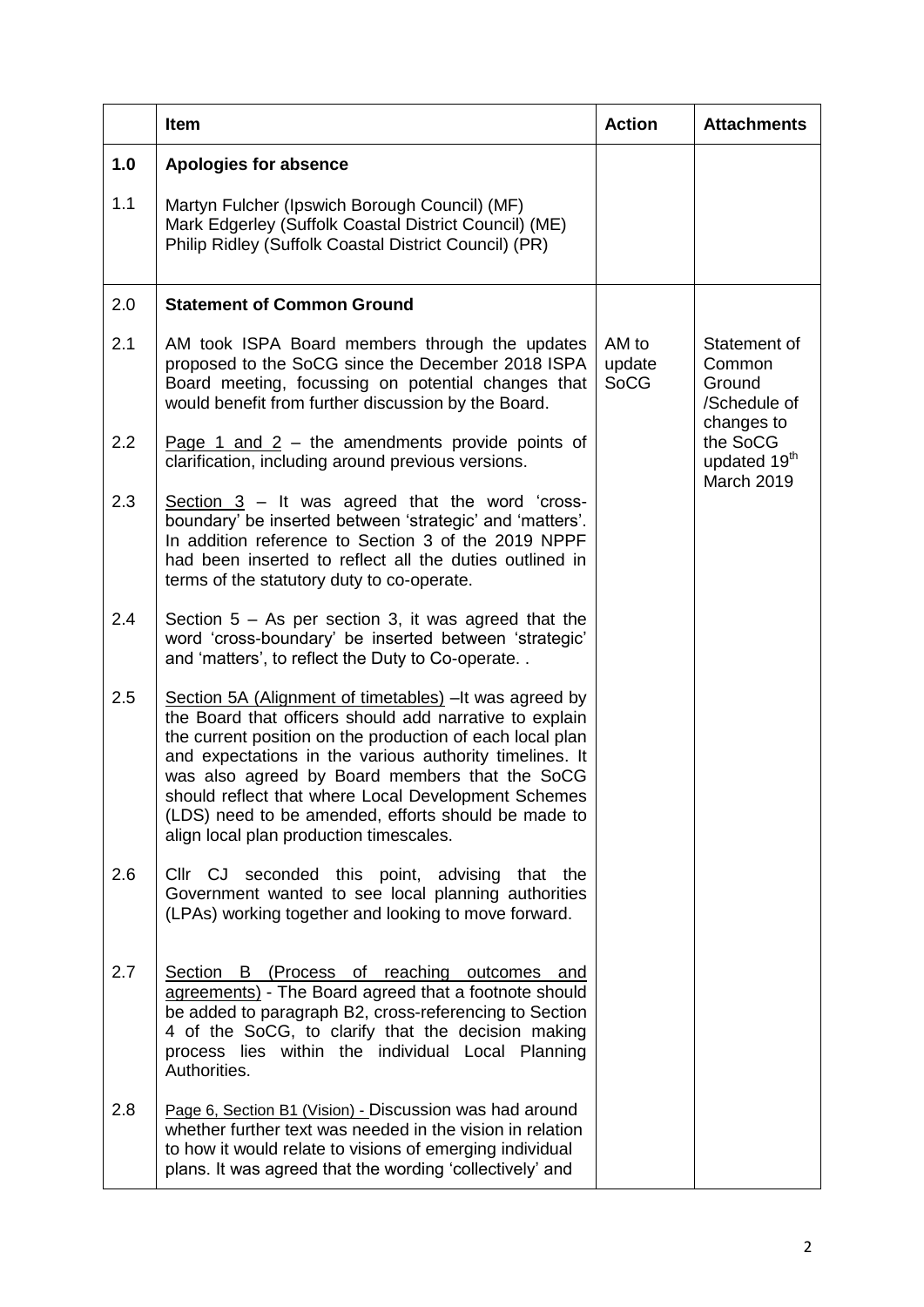|      | 'seek to achieve' would clarify this. SM reminded the<br>Board that the projects listed under Section B1 were all<br>strategic projects which all Suffolk authorities had<br>already signed up to.                                                                                                                                                                         |  |
|------|----------------------------------------------------------------------------------------------------------------------------------------------------------------------------------------------------------------------------------------------------------------------------------------------------------------------------------------------------------------------------|--|
| 2.9  | $\underline{B2}$ and $\underline{B3}$ – Discussion was had around how the<br>statements in B2 and B3 relate to the position of Local<br>Plans that are evolving. Wording to clarify this was<br>agreed.                                                                                                                                                                    |  |
| 2.10 | Section C (Evidence) – A proposed change relating to<br>the new NPPF was agreed by the Board.                                                                                                                                                                                                                                                                              |  |
| 2.11 | Section C2 - The Board agreed to replace 'Ipswich<br>Strategic Planning Area' with 'Ipswich Housing Market<br>Area' as this section relates to housing                                                                                                                                                                                                                     |  |
| 2.12 | Section C3 and $C4$ – The Board agreed changes to the<br>wording including that reference to a comprehensive<br>assessment of deliverability would be inserted into<br>Section C3 to clarify the process should any authority<br>identify that it is not able to meet its housing need or its<br>need for Gypsies and Travellers within its own<br>boundaries.             |  |
| 2.13 | Section C3 Land supply - The Board agreed changes<br>the wording including that reference<br>to<br>to<br>a<br>comprehensive assessment of deliverability would be<br>inserted into Section C3 to clarify the process should<br>any authority identify that it is not able to meet its<br>housing need or its need for Gypsies and Travellers<br>within its own boundaries. |  |
| 2.14 | Section D. Consideration of bordering strategic Housing<br><b>Developments</b><br>Updated reference to the Transport Modelling Report<br>position was agreed by the Board.                                                                                                                                                                                                 |  |
| 2.15 | Section E. Defining the Need for Employment Land -<br>(Process of reaching outcomes and agreements)<br>BDC/MSDC proposed the following change of wording<br>on page 12. 'The ISPA Board provides a mechanism to<br>'discuss matters' on<br>how each local authority will<br>approach key employment centres '                                                              |  |
| 2.16 | IBC and SCDC were both concerned that replacing<br>'inform matters' with 'discuss matters' would be a<br>significant weakening of the role of the Board.                                                                                                                                                                                                                   |  |
| 2.17 | Cllr CJ echoed this concern.                                                                                                                                                                                                                                                                                                                                               |  |
| 2.18 | Cllr GH stated that he saw the ISPA as a discussion<br>forum and was concerned that BDC/MSDC were<br>committing themselves to something that could not be<br>delivered.                                                                                                                                                                                                    |  |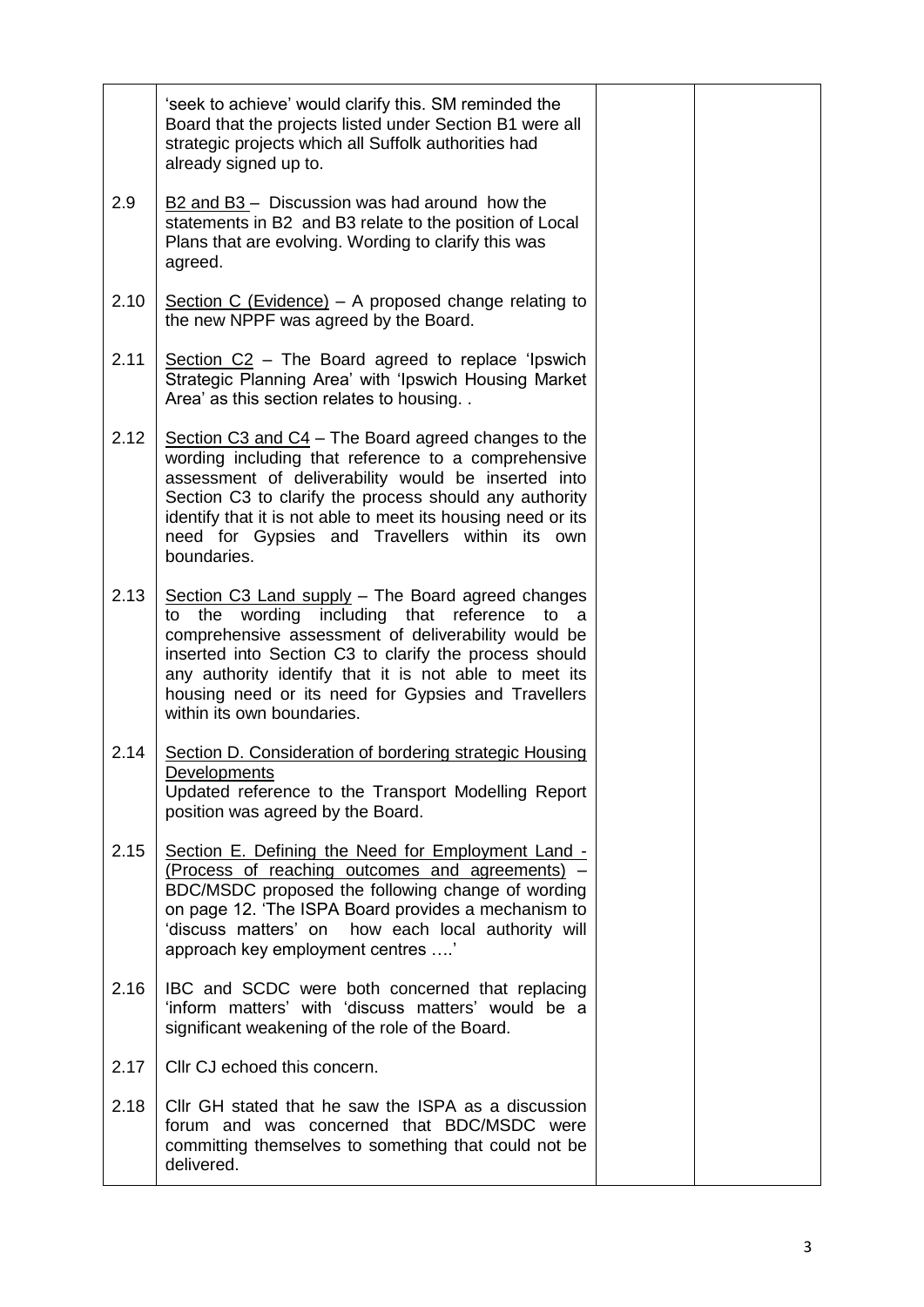| 2.19 | SM suggested that as a compromise the Board could<br>agree to keep the word 'inform' but add 'these matters'<br>to the end of the sentence. The Board agreed an<br>amendment to clarify the role of the Board in relation to<br>informing Local Plans and to correct a previous error as<br>the statement should read 'employment sectors' rather<br>than 'employment centres' in the paragraph above.                                  |  |
|------|-----------------------------------------------------------------------------------------------------------------------------------------------------------------------------------------------------------------------------------------------------------------------------------------------------------------------------------------------------------------------------------------------------------------------------------------|--|
| 2.20 | Section E (Arrangements for necessary ongoing co-<br>operation) Wording changes were agreed to clarify the<br>role of the Board in informing the production of Local<br>Plans.                                                                                                                                                                                                                                                          |  |
| 2.21 | Section G : Enhancement and regeneration of retail<br>reaching<br>(Process)<br>of<br>centres,<br>outcomes<br>and<br>agreements) Wording changes were agreed to clarify<br>the role of the Board in informing the production of<br>Local Plans.<br>Section G (Process of reaching outcomes and                                                                                                                                           |  |
| 2.22 | agreements) - Wording changes were agreed to clarify<br>the role of the Board in informing the production of<br>Local Plans.                                                                                                                                                                                                                                                                                                            |  |
| 2.23 | Section H: Strategic Infrastructure Priorities, under 1.<br>Ipswich Northern Route<br>The Board agreed to the deletion of the last two<br>sentences from the second paragraph in this section, to<br>reflect the current position in relation to the Upper<br>Orwell Crossings, along with amendments to the<br>Outcomes and Agreements.                                                                                                |  |
| 2.24 | Section H: Strategic Infrastructure Priorities, under 2.<br>Other Strategic Infrastructure Priorities. (Outcomes and<br>agreements) The Board discussed clarifying the<br>introductory text to reflect that the degree to which<br>these infrastructure priorities are taken forward through<br>individual Local Plans may vary depending upon the<br>circumstances of each area. Changes reflecting this<br>clarification were agreed. |  |
| 2.25 | Section H: Strategic Infrastructure Priorities, under 2.<br>Other Strategic Infrastructure Priorities. (Arrangements<br>for necessary ongoing co-operation). Discussion was<br>had around the word 'co-operation' and it was agreed<br>that it appropriately reflects the statutory Duty to Co-<br>operate.                                                                                                                             |  |
|      | Changes were also agreed in relation to the<br>Arrangement for Necessary Ongoing Co-operation to<br>clarify the role of the Board in informing Local Plans.                                                                                                                                                                                                                                                                             |  |
| 2.26 | Section I Identification of cumulative/cross-border<br>infrastructure requirements resulting from planned<br>growth, and mitigation measures (Process of reaching                                                                                                                                                                                                                                                                       |  |